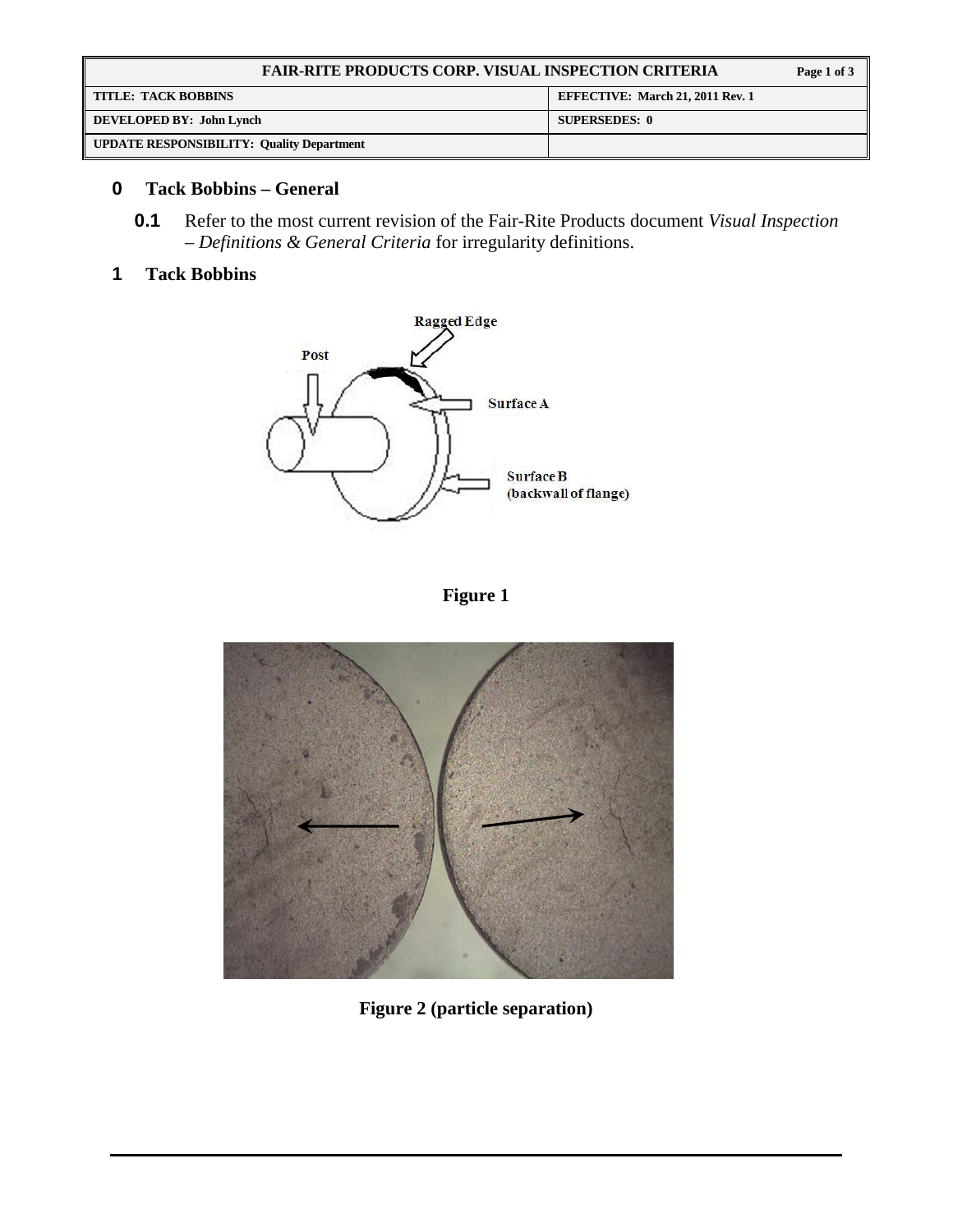| <b>FAIR-RITE PRODUCTS CORP. VISUAL INSPECTION CRITERIA</b> |                                         |
|------------------------------------------------------------|-----------------------------------------|
| <b>TITLE: TACK BOBBINS</b>                                 | <b>EFFECTIVE: March 21, 2011 Rev. 1</b> |
| DEVELOPED BY: John Lynch                                   | <b>SUPERSEDES: 0</b>                    |
| <b>UPDATE RESPONSIBILITY: Quality Department</b>           |                                         |

# **1.1 Limits for Irregularities:**

| <b>Type</b>                      | Location                                | <b>Max. Size Allowed</b>                                                                                                                                                                                          | <b>Max Count</b><br><b>Allowed</b> |
|----------------------------------|-----------------------------------------|-------------------------------------------------------------------------------------------------------------------------------------------------------------------------------------------------------------------|------------------------------------|
| Chips                            | Post top $\&$<br>wall                   | Longer or wider than 1/2 the post OD for<br>post OD<.250", 1/3 the post OD for<br>OD>.250" are unacceptable.                                                                                                      | 2 on each<br>surface, 3 total      |
|                                  | Surface A, B,<br>& between A<br>&B      | Longer or wider than $1/3$ of the diameter of<br>the post are unacceptable.                                                                                                                                       | 2 on each<br>surface, 3 total      |
|                                  | Surface A, B                            | Cracks which radiate more than 1/4 of the<br>way from the post (or the centre of the part)<br>to the edge of the part are unacceptable.                                                                           | 2 total                            |
| Cracks                           | Interface<br>between post<br>and flange | Unopened cracks in this area are acceptable.                                                                                                                                                                      | <b>NA</b>                          |
|                                  | <b>Between</b><br>surface A &<br>B      | Cracks which extend more than 1/2 of the<br>way around the circumference of the part are<br>unacceptable                                                                                                          | 2 total                            |
| Particle<br>Separation           | Flange<br>(Figure 2)                    | No limit<br>On tack bobbins this is typically found in the<br>center of the backwall(flange) on the bottom<br>of the part due to an inherent lower density in<br>this area. Looks like a separation of particles. | N/A                                |
| <b>Ragged Edges</b>              | All surfaces                            | 1/5 distance between center post and outer<br>edge of flange(See Figure 1)                                                                                                                                        | $\frac{1}{4}$<br>circumference     |
| Pits, Bumps                      | All                                     | .020" in diameter and do not interfere with<br>part size.                                                                                                                                                         | 3 total                            |
| Stains,<br><b>Discolorations</b> | All                                     | Stains and discolorations which do not affect<br>the performance of the part are acceptable.                                                                                                                      | Unlimited                          |
| Crazing                          | All surfaces                            | No limit.                                                                                                                                                                                                         | N/A                                |
| Flash                            | All surfaces                            | Flash is allowed unless the part is burnished.<br>If the part is burnished, no flash is allowed.<br>Flash can never interfere with part size.                                                                     | N/A                                |